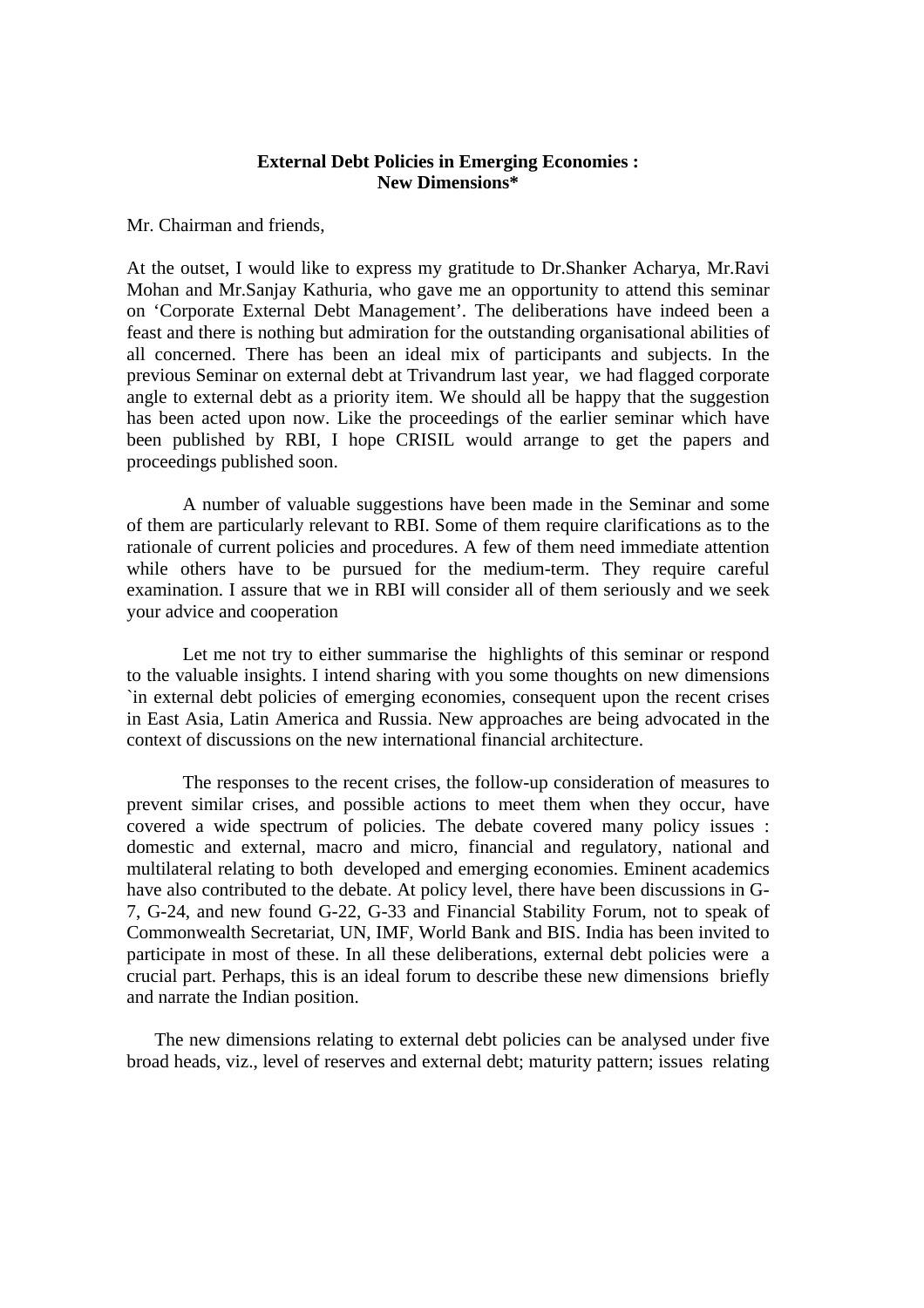to short-term debt; policies relating to transparency and standards; and involving private sector in forestalling debt crisis

# **Level of Reserves and External Debt**

There has always been a continuous but inconclusive discussion on the optimum level of reserves. Traditionally, however, the adequacy of reserves has been mainly linked to import requirements. Incidentally, recent experience has shown that countries which were holding large levels of reserves did not necessarily escape the crisis. This shows the importance of appropriate policies and avoidance of excessive comfort from level of reserves. Nevertheless, the level of reserves continues to be an important source of comfort on matters relating to stability in external sector and consequently on domestic economy. Because of the importance of real level of reserves in a transparent manner, there are increasing efforts to measure unencumbered reserves. The emphasis has also shifted from measuring the adequacy of reserves only in relation to imports, to short-term liabilities, in particular short-term debt.

Two notable suggestions in this regard have emanated – one from Pablo Guidotti, Deputy Finance Minister of Argentina, and the second from Bank for International Settlements. Mr.Pablo Guidotti proposed a simple guideline for policy makers in emerging market economies. He suggested that countries should manage their external assets and liabilities in such a way that they are always able to live without new foreign borrowing for up to one year. In other words, usable foreign exchange reserves should exceed scheduled amortisation of foreign currency debts (assuming no rollovers) during the following year. In terms of debt management, this implies a limit on the size of the debt, in particular short-term debt and debt that is falling due for repayment.

The BIS, in its latest Annual Report, recognises the importance of countries preparing themselves for the possibility of sudden outflows, and identifies ways in which reserves can be built up. One way of doing this is to run trade surpluses and what BIS terms as a less disruptive solution is the Argentine proposal, namely to borrow reserves and arrange contingent lending facilities with the private sector. In the view of BIS, "Given the swings of mood in these markets, the authorities might at certain times find it relatively easy and inexpensive to lock-in longer term foreign currency loans for later use. Finally, countries might then make use of the recently announced Contingent Credit Lines offered by the IMF. In conjunction with similar private sector arrangements this would be a joint testimonial to the soundness of the country in question, and could contribute materially to the avoidance of contagion problems".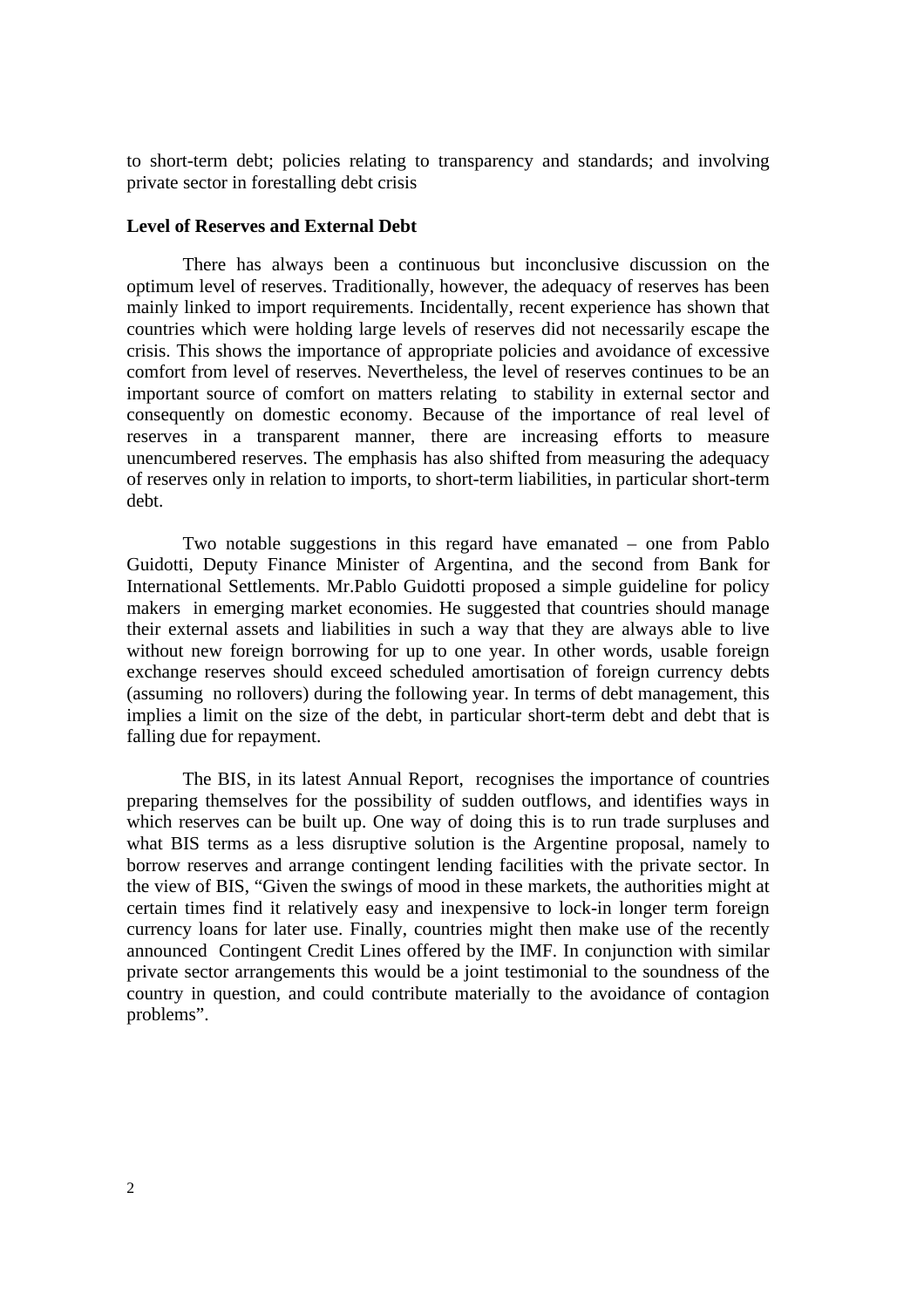In a somewhat similar vein, Chairman Greenspan expressed a view that countries could adopt a "liquidity-at-risk" standard to manage their exposure to financial risks. This standard would give the ex ante probability that a country would avoid new borrowing for one year, based on the level of reserves.

In India, we have been steadily building up reserves by encouraging non-debt creating flows and de-emphasizing debt creating flows. India's foreign exchange reserves have been steadily increasing over the years. For instance, the last three years saw increase in reserves in the range of \$4.7 billion in 1996-97, \$2.9 billion in 1997-98 and \$3.1 billion in 1998-99, i.e. a cumulative \$10 billion However, between end-March 1996 and December 1998, India's total external debt increased by a mere \$2 billion.

Our policy of building and maintaining adequate level of reserves while at the same time constraining debt, especially short-term debt, will continue though we would continuously monitor the international debate in this regard.

## **Maturity Pattern**

In many emerging countries, with deregulation and liberalisation, adequate attention has not been paid to the maturity profile of external debt portfolio. In fact, in some cases, even information gathering on this subject was dispensed with as part of deregulation. Determining the maturity was a micro decision left to the final borrowers, whose main consideration was cost. Thus, borrowers in many emerging market economies have tended to borrow short with a view to minimising cost. Creditors lent short-term since they expected their claims to mature quickly. The recent crises showed that this could be risky. The policy dimension relating to an appropriate maturity structure, which was earlier viewed as a micro decision is now being recognised as a macro aspect and a stability issue.

Elongation of the average maturity ensures a sort of private sector burden sharing in times of a crisis. It is important to recognise that the insurance embedded in long-term debt often outweighs the cost.

These issues have direct relevance to corporates' access to external funds, both in terms of cost and the period of borrowings. The cost of borrowings may increase on account of longer maturities, but they will have the comfort of stable flows. In times of crisis, the costs of disruption on account of destabilising flows may far exceed the cost of raising longer-term debt.

There are issues on how the policy makers could promote or ensure an optimal maturity structure. There can be several views on what an optimal maturity itself is. There is one influential view that the average maturity of a country's external liabilities should exceed a certain threshold, say three years.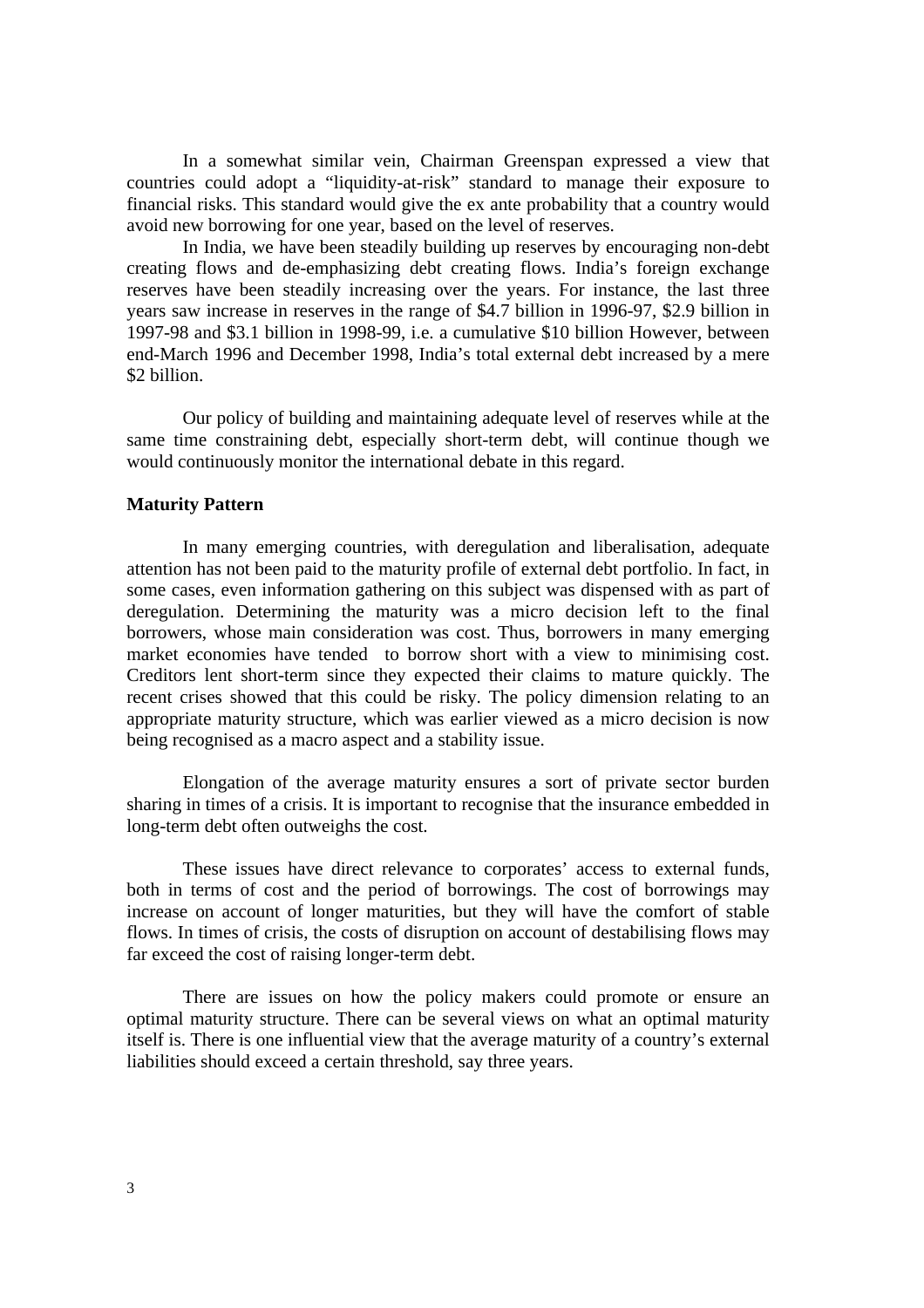In India, from 1992, emphasis has been laid not only on the cost and size of debt, but also on the maturity. The desired maturity profile is taken into account in policy articulation and clearance of individual cases. The average maturity of our ECB, as you may be aware, is five years. Basically, considerations of the size, cost and maturity are embedded in the clearance mechanism for ECB.

Thus, the ECB policy, though it is being liberalised gradually, will ensure built-in measures towards an optimal maturity. The instruments by which this objective is achieved will continue to be refined from time to time taking account of international developments also.

#### **Short-term Debt**

A major source of vulnerability in the Asian crisis was the large stock of short-term liabilities of banks and corporates. In the short-term liabilities, debt constitutes a contractual obligation and is thus on a different footing. As mentioned, the link between short-term debt and reserves has come to the fore in these deliberations. There is a cost to building up reserves through large debt flows since the cost of debt would generally be higher than return on reserves. However, not all short-term flows are bad and some short-term finance is essential to finance transactions. In fact, it is recognised that trade related short-term credit is not as volatile as non-trade related credit.

Overall, there appears to be a consensus now in favour of restraining the inflow of short-term capital until markets, institutions and regulatory frameworks have been sufficiently strengthened.

There is, however, a growing debate on the means by which short-term flows can be controlled. Major suggestions relate to effective monitoring, tax on spot transactions, varied reserve requirements, increased capital requirements on interbank transactions, changes in capital adequacy requirements of lending banks to non-OECD countries, and discouraging local firms from undertaking external borrowing by imposing taxes. Quantitative controls have also been recognised as effective.

The oft-quoted measure relates to reserve requirements imposed on short-term flows. Chile and Colombia imposed unremunerated reserve requirements of 30 per cent on short-term flows, subsequently reduced to 10 per cent. This represented a tax on short-term holdings. The empirical evidence on its effectiveness is inconclusive.

A favourite for economists has been the never-tried Tobin Tax, though it has often been seriously considered by policy makers. The Tobin Tax proposal envisages a levy of uniform tax on all spot transactions in foreign exchange. The objective is to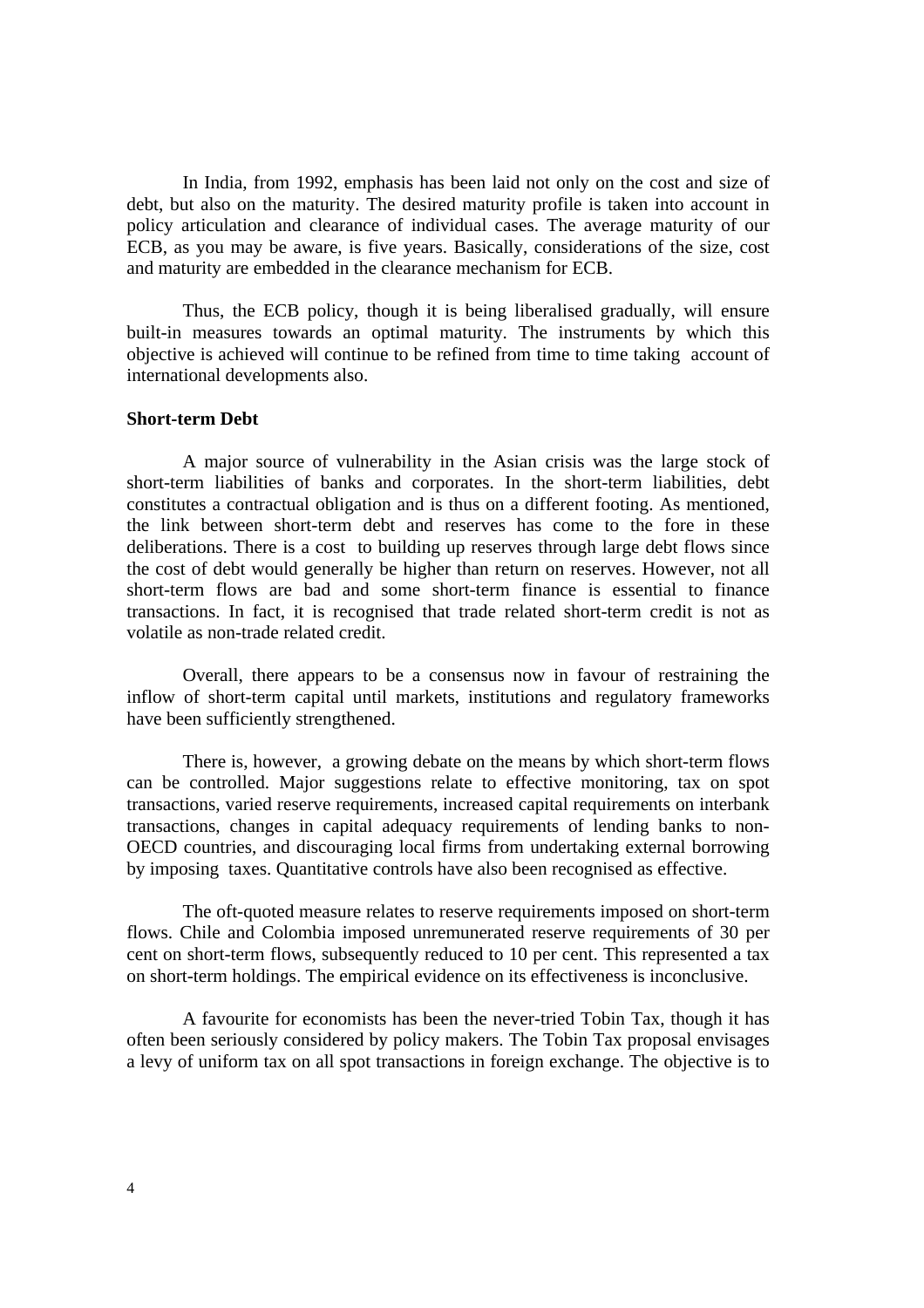discourage a one-night stand by speculators in the foreign exchange market as the tax burden will be inversely proportional to the maturity of flows. Another economist, Dornsbusch seeks a variant of Tobin tax, viz., to impose a tax on all cross-border flows. This is also on the drawing table so far.

Paul Krugman has recently suggested that emerging nations should consider using taxes to discourage local firms from borrowing in foreign currencies. Tax at uniform rate will have a larger impact on short-term borrowings, and will thus operate somewhat similar to Tobin tax.

The role of financial intermediaries, especially banks in short-term flows has figured predominantly in these deliberations. Alan Greenspan has also proposed imposing increased capital requirements on borrowing banks to bring greater discipline on cross-border interbank market.

It is now accepted that just as there is no irresponsible borrowing without irresponsible lending, there is no short-term borrowing without short-term lending. Hence, it is argued that capital requirements in the banking system should be so prescribed as to discourage lending banks also. In fact, the current policy is biased in favour of short-term lending. The current Basle Accord provides that all claims on banks incorporated in OECD countries and short-term claims (i.e. up to one year) on banks incorporated in non-OECD countries carries a risk weight of only 20 percent, whereas long-term claims on banks in non-OECD countries carry a risk weight of 100 per cent. The New Capital Adequacy Framework, which has just been issued by BIS as a consultative paper for comments is reviewing this norm.

Most of the above proposals have the effect of increasing cost of short-term debt. Hence, these developments would be of interest to the corporate sector.

In India, we carefully monitor short-term debt. We maintain a difference in treatment between trade and non-trade related debt. The authorities sanction shortterm debt over six months on a case-by-case approval of purpose, amount and terms, within a sub-ceiling of total external commercial borrowings ceiling. NRI deposits are controlled through specification of interest rates or interest rate ceilings for different maturities in respect of deposits in select schemes. According to the latest Status Report on External Debt circulated by the Ministry of Finance, our short-term debt is very very modest by all criteria.

The international consensus on the need for controlling short-term debt vindicates our policy thrust with regard to discouraging short-term flows. We will have to continue with the objective of restricting short-term flows, though the means of doing it could be refined from time to time in consonance with domestic and to some extent, global developments.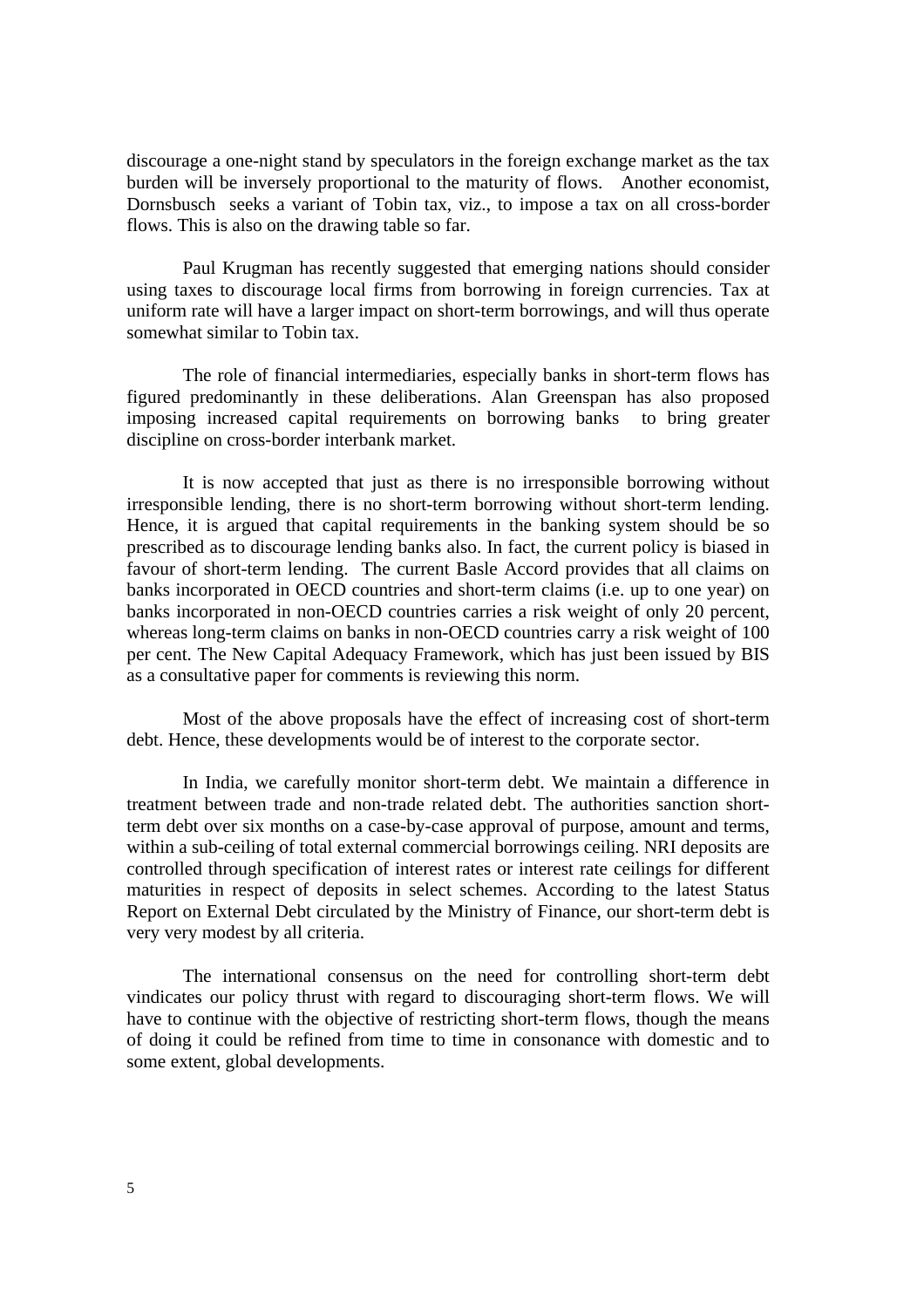#### **Policies Relating to Transparency and Standards**

A major area of concern has been lack of transparency in regard to macroeconomic and financial health. The issue of transparency has generated some debate. Transparency cannot be one-sided – say only by public systems and not corporate sector. Transparency provides information and inference is a matter of interpretation or judgement. There are country specific circumstances also that govern the degree of transparency, which includes timing of some disclosures.

India is one of the earliest members of the SDDS of the IMF. The RBI provides upto date weekly data on all relevant macroeconomic and financial indicators through the Weekly Statistical Supplement to the RBI Bulletin, which is available on website. In addition, the RBI and Government disseminates as much information as possible through monthly, quarterly and annual publications.

The World Bank, IMF, BIS, OECD and other international institutions are active in the evolution of standards relevant for the functioning of domestic and international financial systems. These cover wide range of areas including data dissemination , fiscal, monetary and financial policy transparency (IMF), banking regulation and supervision (BIS), securities market regulation (International Organisation of Securities Commissions), insurance regulation (International Association of Insurance Supervisors), accounting (International Accounting Standards Committee), Auditing (International Federation of Accountants), Bankruptcy (United Nations Commission on International Trade Law) and Corporate Governance (OECD, World Bank and Basle Committee). In addition, work relating to improving the robustness of payments systems, general principles of good practices in social policies, identifying practices and structures that support deep and liquid forward markets is in progress.

It would be interesting to see how these standards evolve. While it may not be possible for all countries to adopt these standards completely and promptly, countries will have to take account of these standards, depending on individual country circumstances.

Increasingly, these international standards will have to be adapted to suit local requirements. These will have an impact on our corporates trying to access international markets in terms of costs and regulatory compliance. Corporates will need to impute these into their debt management strategies.

## **Role of private Sector in forestalling Crisis**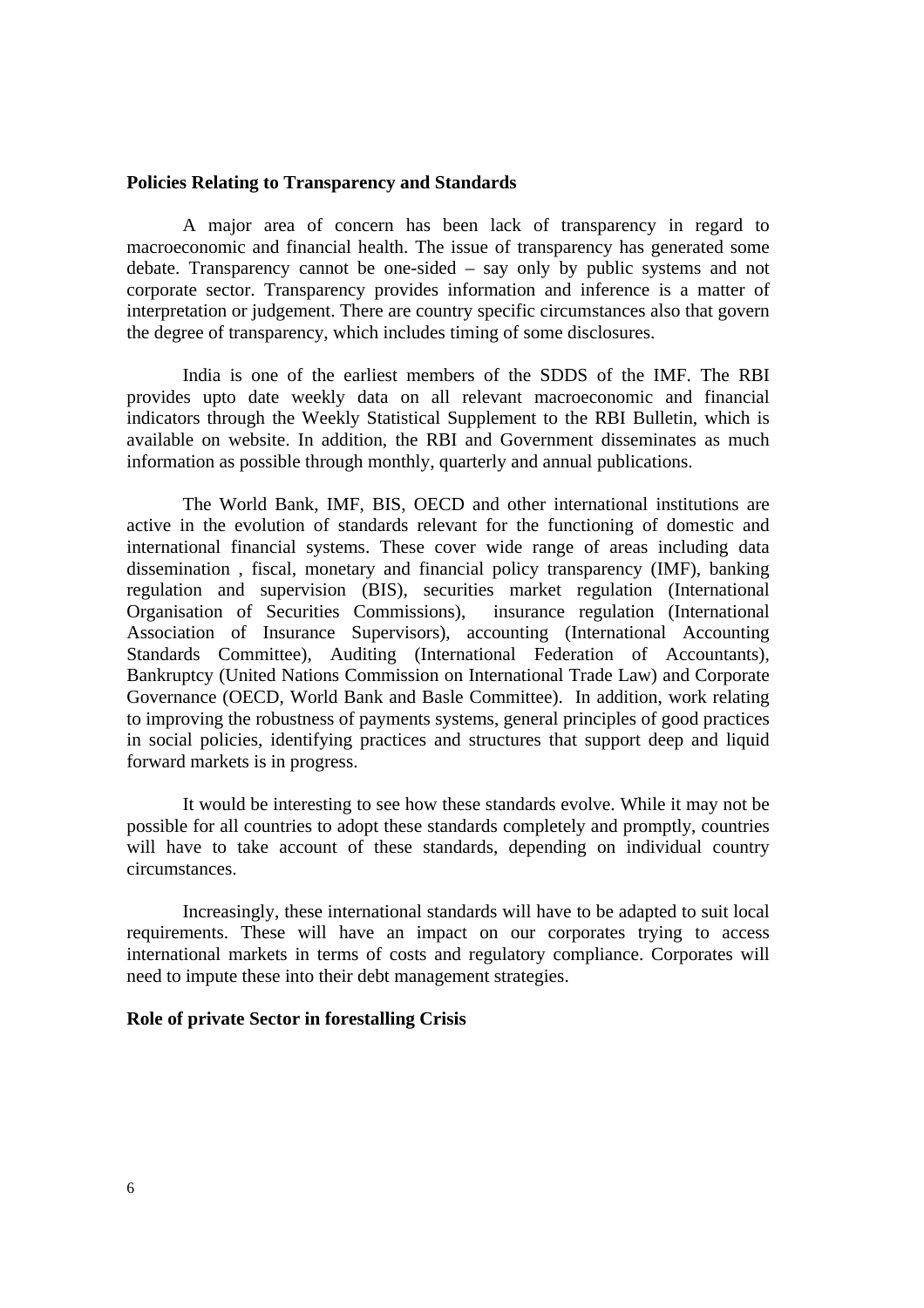The efforts to involve the private sector in debt management has many objectives, viz., bring about more orderly adjustment process, limit moral hazard, strengthen market discipline, help protect countries against volatility and contagion. The idea is to institute mechanisms in place before any crisis takes place – so that resolution of the crisis is more orderly.

While there is consensus regarding the need for private sector to share the burden, discussions in the various fora have centred on the mode of burden sharing. Ideas that are being considered include contingent credit lines, embedded call options, debt-service insurance, bond covenants, bankruptcy procedures, debt standstill and creditor-debtor councils.

Basically, these mechanisms bind private sector participants to either provide additional funds, or reduce debt service burdens in times of crisis without creating moral hazard or disrupting the normal market conditions. For instance, countries could contract market based Contingent Credit Lines with commercial banks to trigger liquidity support in times of crisis. If the credit lines are fairly priced, they could provide effective insurance against adverse market developments. Call options in interbank credit lines would provide the basis for extension of maturities during times of trouble. Standstill arrangements will allow private sector to give additional borrowing when there has been default on existing debt. Creditor-debtor councils could serve to improve the flow of information. Bond and debt covenants could introduce sharing clauses, provisions for the modification of terms by qualified majorities will speed up the negotiation process. There is also a suggestion that G-10 countries could start including these new contractual terms in their fresh sovereign bond issues in order to initiate the demonstration effect.

Another proposal relates to universal debt rollover option with a penalty. The idea is that all foreign currency debt should have attached to it an option, exercisable at the discretion of the borrower, to roll over the liability at a penalty rate.

It is too early to comment on how these suggestions would evolve. These deliberations and their outcomes are of interest not only to Government of India and RBI, but to the corporates, since these would impinge on their operations. I trust that financial intermediaries are closely following these developments. RBI would welcome and indeed invite suggestions in these matters.

When I started this address, I expressed happiness over the focus on corporate angle to external debt in this seminar. Encouraged by the response, I have a suggestion for the next seminar. It would be worthwhile if the next seminar focuses on external debt management by financial intermediaries, viz., banks, development financial institutions and non-bank financial companies. The discussions could include risk management systems.